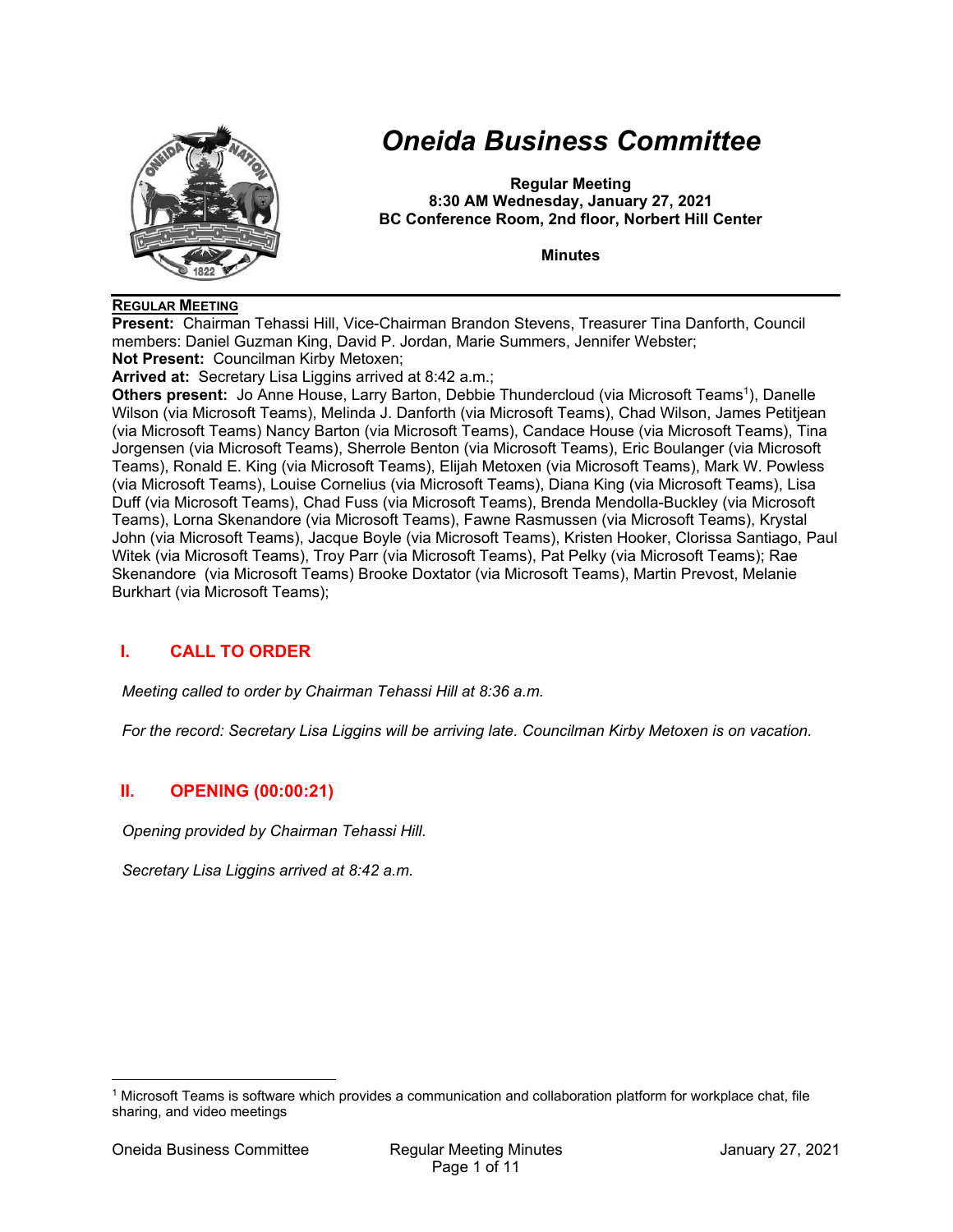#### **A. Special recognition for years of service (00:04:16)**  Sponsor: Geraldine Danforth, Area Manager/Human Resources

*Special recognition by Chairman Tehassi Hill of the following individuals: 40 years of service - Deborah A. Reiter-Mehojah; 35 years of service - Linda F. Powless, Renee M. Hill, Lois J. Domencich; 30 years of service - Michelle M. Braaten, Wendel Cornelius Jr., 25 years of service - Troy D. Parr, Stephanie L. Funmaker, Kevin S. Rentmeester, Luz V. Redhail, Stephanie Eberhardy, Lisa A. Parks, Rene E. Cree, Daniel W. Doxtater, Robin L. Rice, Kimberly K. Mehojah, Marianne J. Calderon, Shane Thomas, Daniel J. Moran IV., James M. Sommerfeldt, Michelle D. Rutues, Lisa L. Duff, Mindy R. Rass, Michelle L. Poole, Eva E. Doxtator, Michael V. Doxtator* 

# **III. ADOPT THE AGENDA (00:07:53)**

Motion by David P. Jordan to adopt the agenda with one (1) addition [under Resolutions, add item VI.B. Adopt resolution entitled Oneida Nation Eviction and Foreclosure Moratorium], seconded by Marie Summers. Motion carried:

 Ayes: Tina Danforth, Daniel Guzman King, David P. Jordan, Lisa Liggins, Brandon Stevens, Marie Summers, Jennifer Webster Not Present: Kirby Metoxen

# **IV. OATH OF OFFICE**

**A. Pardon and Forgiveness Screening Committee - Eric Boulanger, Ron King Jr., Elijah Metoxen, and Mark W. Powless (00:08:39)**  Sponsor: Lisa Liggins, Secretary

*Oaths of office administered by Secretary Lisa Liggins. Eric Boulanger, Ron King Jr., Elijah Metoxen, and Mark W. Powless were present via Microsoft Teams.* 

# **V. MINUTES**

**A. Approve the January 13, 2021, regular Business Committee meeting minutes (00:12:30)**  Sponsor: Lisa Liggins, Secretary

Motion by Jennifer Webster to approve the January 13, 2021, regular Business Committee meeting minutes, seconded by David P. Jordan. Motion carried:

 Ayes: Tina Danforth, Daniel Guzman King, David P. Jordan, Lisa Liggins, Brandon Stevens, Marie Summers, Jennifer Webster Not Present: Kirby Metoxen

Oneida Business Committee Regular Meeting Minutes January 27, 2021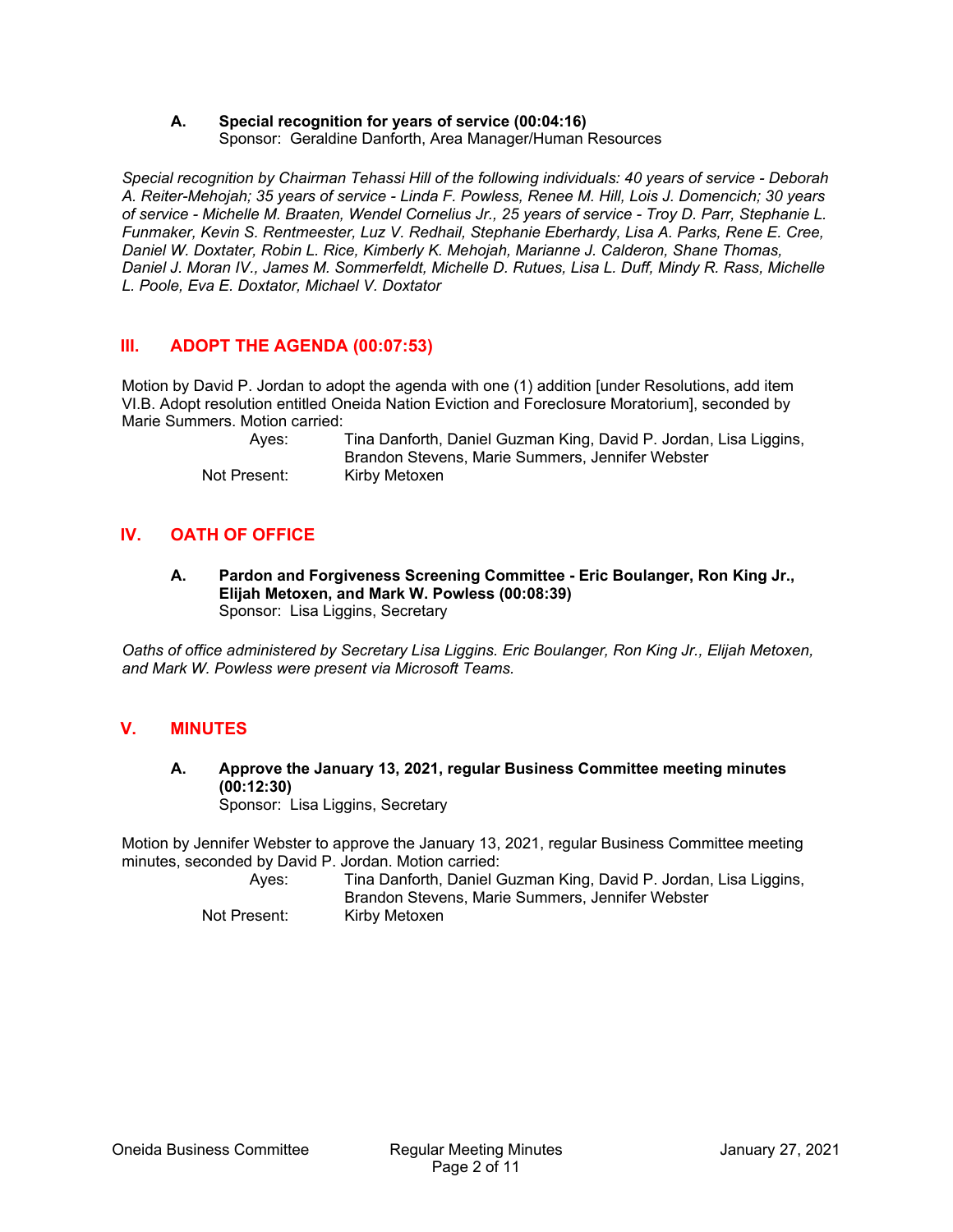## **VI. RESOLUTIONS**

**A. Enter e-poll results into the record regarding the adopted BC resolution # 01-07- 21-A (00:13:01)** 

Sponsor: Lisa Liggins, Secretary

Motion by David P. Jordan to enter the e-poll results into the record regarding the adopted BC resolution # 01-07-21-A, seconded by Jennifer Webster. Motion carried:

 Ayes: Tina Danforth, Daniel Guzman King, David P. Jordan, Lisa Liggins, Brandon Stevens, Marie Summers, Jennifer Webster Not Present: Kirby Metoxen

#### **B. Adopt resolution entitled Oneida Nation Eviction and Foreclosure Moratorium (00:13:31)**

Sponsor: Debbie Thundercloud, General Manager

Motion by Lisa Liggins to adopt resolution 01-27-21-A Oneida Nation Eviction and Foreclosure Moratorium, seconded by Tina Danforth. Motion carried:

| Ayes:        | Tina Danforth, Daniel Guzman King, David P. Jordan, Lisa Liggins, |
|--------------|-------------------------------------------------------------------|
|              | Brandon Stevens, Marie Summers, Jennifer Webster                  |
| Not Present: | Kirby Metoxen                                                     |

#### **VII. STANDING COMMITTEES**

#### **A. FINANCE COMMITTEE**

**1. Accept the January 4, 2021, regular Finance Committee meeting minutes (00:19:25)** 

Sponsor: Tina Danforth, Treasurer

Motion by Lisa Liggins to accept the January 4, 2021, regular Finance Committee meeting minutes, seconded by Tina Danforth. Motion carried:

| Ayes:        | Tina Danforth, Daniel Guzman King, David P. Jordan, Lisa Liggins, |
|--------------|-------------------------------------------------------------------|
|              | Brandon Stevens, Marie Summers, Jennifer Webster                  |
| Not Drooppt. | Kirby Motovon                                                     |

Not Present: Kirby Metoxen

**2. Accept the January 18, 2021, regular Finance Committee meeting minutes (00:20:07)**  Sponsor: Tina Danforth, Treasurer

Motion by Jennifer Webster to accept the January 18, 2021, regular Finance Committee meeting minutes, seconded by Marie Summers. Motion carried:

| Aves:        | Tina Danforth, Daniel Guzman King, David P. Jordan, Lisa Liggins, |
|--------------|-------------------------------------------------------------------|
|              | Brandon Stevens, Marie Summers, Jennifer Webster                  |
| Not Present: | Kirby Metoxen                                                     |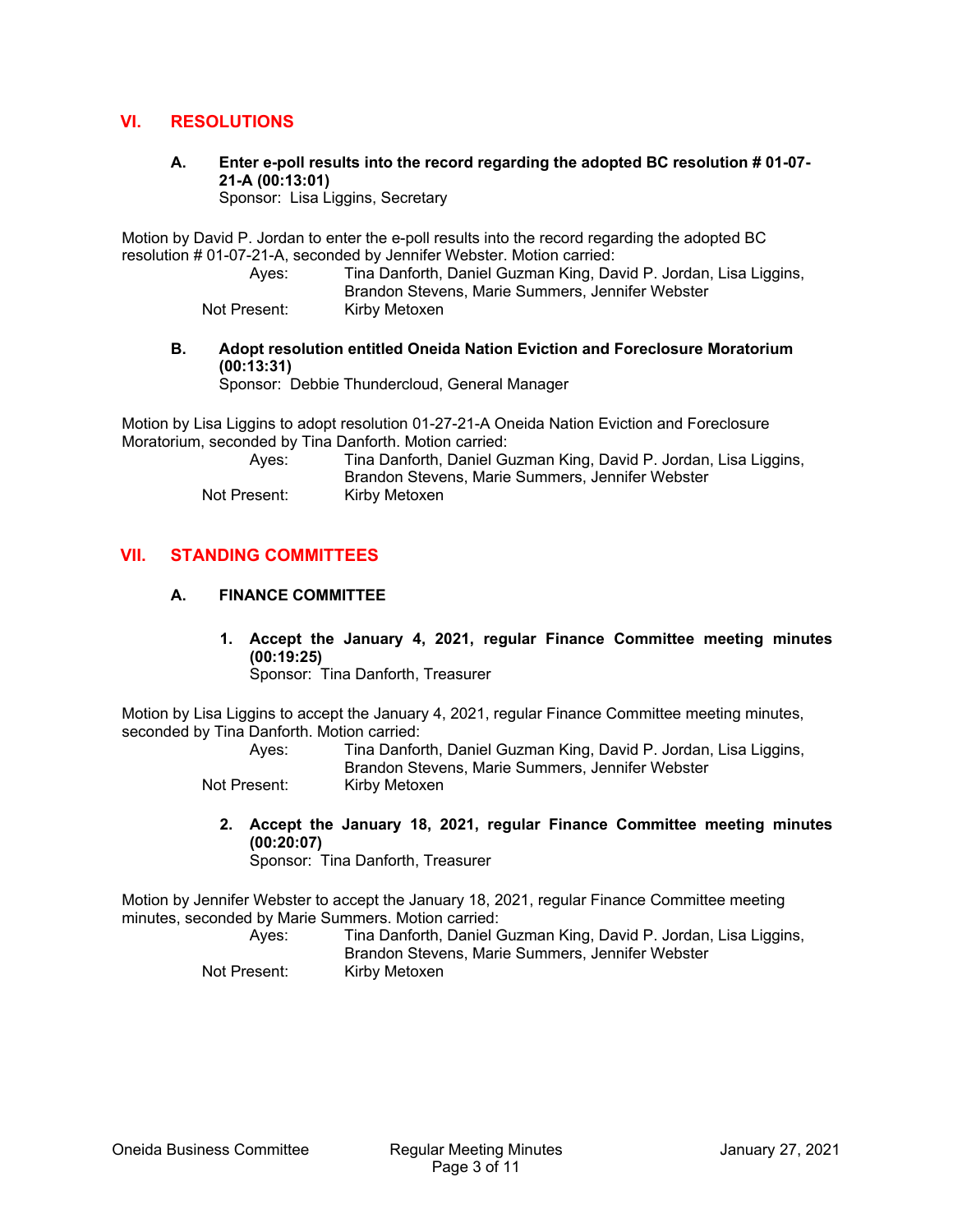#### **B. LEGISLATIVE OPERATING COMMITTEE**

### **1. Approve the Oneida Nation Emergency Planning Committee bylaw amendments (00:20:32)**

Sponsor: David P. Jordan, Councilman

Motion by Lisa Liggins to approve the Oneida Nation Emergency Planning Committee bylaw amendments with one noted change in  $1-5.(d)(1)(A)(i)$  to add clarifying language that one (1) member for the entire committee can be a non-Oneida enrolled member, seconded by David P. Jordan. Motion carried:

> Ayes: Tina Danforth, Daniel Guzman King, David P. Jordan, Lisa Liggins, Brandon Stevens, Marie Summers, Jennifer Webster Not Present: Kirby Metoxen

**2. Adopt emergency amendments to Landlord-Tenant Law rule #2 – Income Based Rental Program Eligibility, Selection and Other Requirements (00:33:32)**  Sponsor: David P. Jordan, Councilman

Motion by David P. Jordan to adopt the emergency amendments to Landlord-Tenant Law rule #2 – Income Based Rental Program Eligibility, Selection and Other Requirements, seconded by Lisa Liggins. Motion carried:

| Aves:        | Tina Danforth, Daniel Guzman King, David P. Jordan, Lisa Liggins, |
|--------------|-------------------------------------------------------------------|
|              | Brandon Stevens, Marie Summers, Jennifer Webster                  |
| Not Present: | Kirby Metoxen                                                     |

**3. Accept the December 16, 2020, regular Legislative Operating Committee meeting minutes (00:37:25)**  Sponsor: David P. Jordan, Councilman

Motion by Jennifer Webster to accept the December 16, 2020, regular Legislative Operating Committee meeting minutes, seconded by Marie Summers. Motion carried:

> Ayes: Tina Danforth, Daniel Guzman King, David P. Jordan, Lisa Liggins, Brandon Stevens, Marie Summers, Jennifer Webster Not Present: Kirby Metoxen

#### **C. QUALITY OF LIFE COMMITTEE**

**1. Approve the revised Quality of Life Committee charter (00:38:08)**  Sponsor: Marie Summers, Councilwoman

Motion by David P. Jordan to approve the revised Quality of Life Committee charter with one (1) change [under Deliverables add, L) Cultural Heritage - Bi Monthly], seconded by Jennifer Webster. Motion carried:

| Ayes:        | Tina Danforth, Daniel Guzman King, David P. Jordan, Lisa Liggins, |
|--------------|-------------------------------------------------------------------|
|              | Brandon Stevens, Marie Summers, Jennifer Webster                  |
| Not Present: | Kirby Metoxen                                                     |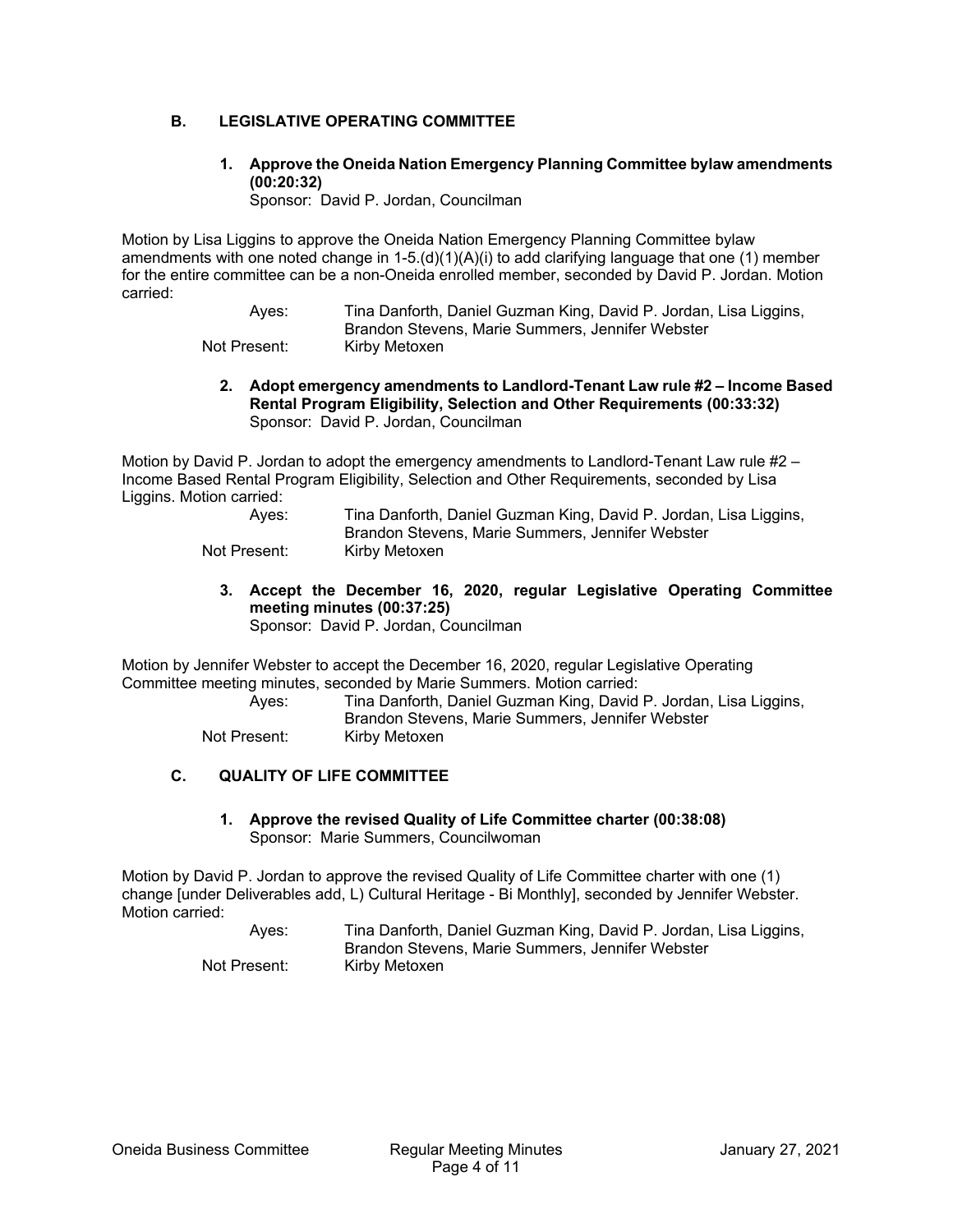**2. Accept the December 10, 2020, regular Quality of Life Committee meeting minutes (00:41:10)**  Sponsor: Marie Summers, Councilwoman

Motion by Jennifer Webster to accept the December 10, 2020, regular Quality of Life Committee meeting minutes, seconded by Daniel Guzman King. Motion carried:

 Ayes: Tina Danforth, Daniel Guzman King, David P. Jordan, Lisa Liggins, Brandon Stevens, Marie Summers, Jennifer Webster Not Present: Kirby Metoxen

## **VIII. UNFINISHED BUSINESS**

**A. Review update and determine next steps - CIP #14-002 Cemetery Improvements (00:41:42)**  Sponsor: Debbie Thundercloud, General Manager

*Treasurer Tina Danforth left at 9:16 a.m.* 

*Treasurer Tina Danforth returns at 9:21 a.m.* 

Motion by Lisa Liggins to grant the request from Nancy Barton for an additional three (3) minutes of time to finish her comments, seconded by David P. Jordan. Motion carried:

| Aves:        | Tina Danforth, Daniel Guzman King, David P. Jordan, Lisa Liggins, |
|--------------|-------------------------------------------------------------------|
|              | Brandon Stevens, Marie Summers, Jennifer Webster                  |
| Not Present: | Kirby Metoxen                                                     |

*Vice-Chairman Brandon Stevens left at 9:50 a.m.* 

Motion by Jennifer Webster to accept the CIP #14-002 Cemetery Improvements status report, seconded by Marie Summers. Motion carried:

| Ayes:        | Tina Danforth, Daniel Guzman King, David P. Jordan, Lisa Liggins, |
|--------------|-------------------------------------------------------------------|
|              | Marie Summers, Jennifer Webster                                   |
| Not Present: | Kirby Metoxen, Brandon Stevens                                    |

*Vice-Chairman Brandon Stevens returns at 9:54 a.m.* 

Motion by Jennifer Webster to approve the recommendations noted in section D of the report, seconded by Marie Summers. Motion ruled out of order by Chairman.

Motion by Jennifer Webster to direct the General Manager to follow-up with the recommendations in section D of the report, seconded by Marie Summers. Motion carried:

| Ayes:        | Tina Danforth, Daniel Guzman King, David P. Jordan, Lisa Liggins, |
|--------------|-------------------------------------------------------------------|
|              | Brandon Stevens, Marie Summers, Jennifer Webster                  |
| Not Present: | Kirby Metoxen                                                     |

Motion by Tina Danforth to defer this item to the Community Development Planning Committee agenda to include the \$164,000.00 GTC approved expenditures, maintenance, expansion, [monitoring] wells, buffer, and any other relevant issues, seconded by Lisa Liggins. Motion carried:

| Aves:        | Tina Danforth, Daniel Guzman King, David P. Jordan, Lisa Liggins, |
|--------------|-------------------------------------------------------------------|
|              | Brandon Stevens, Marie Summers, Jennifer Webster                  |
| Not Present: | Kirby Metoxen                                                     |

Oneida Business Committee Regular Meeting Minutes January 27, 2021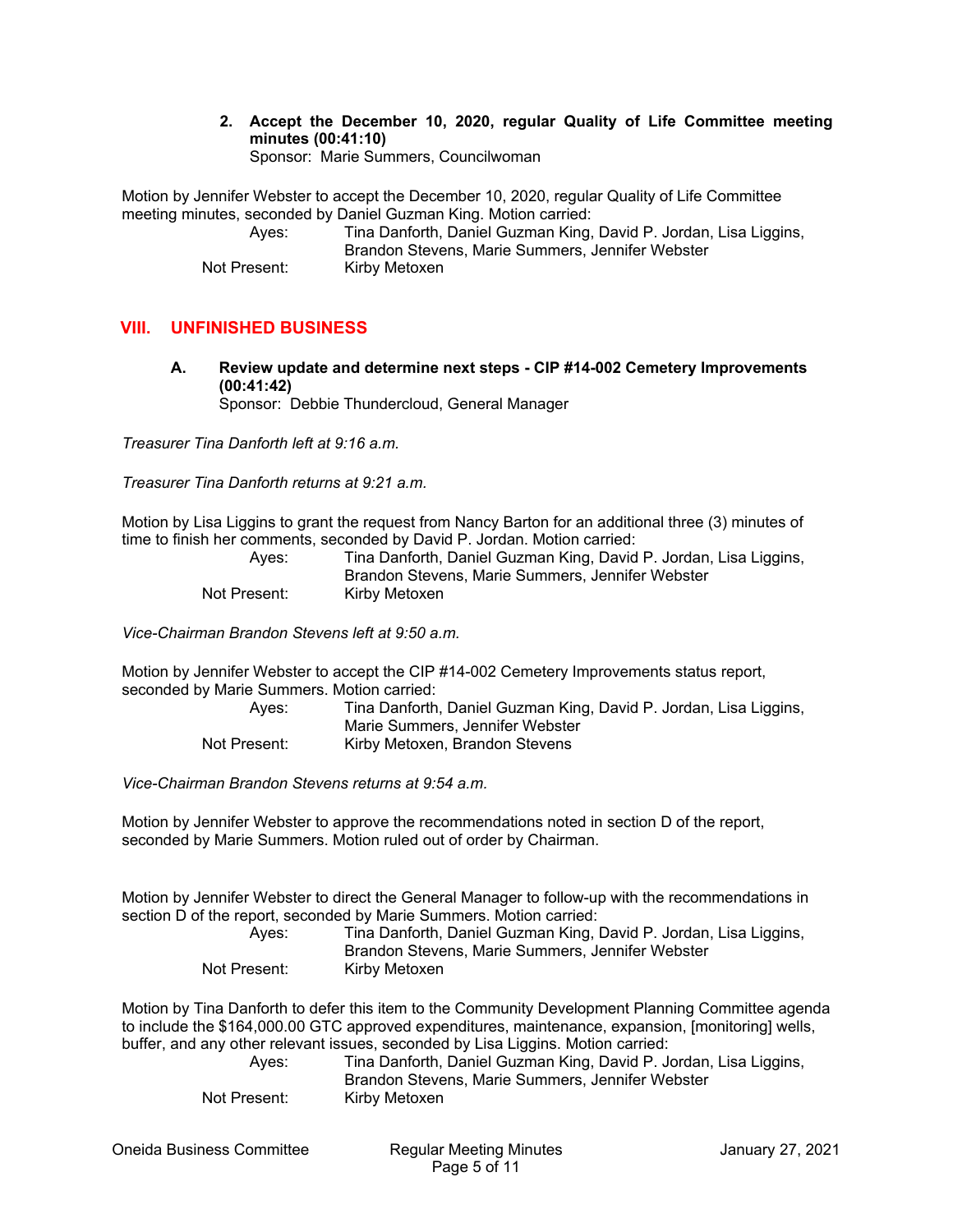#### **IX. NEW BUSINESS**

#### **A. Approve the Oneida Business Committee Standard Operating Procedure (SOP) entitled Hiring, Negotiating, and Termination of BC Professional Support Employees (01:27:05)**

Sponsor: Jessica Vandekamp, Employee Relations Representative

Motion by Lisa Liggins to approve the Oneida Business Committee Standard Operating Procedure (SOP) entitled Hiring, Negotiating, and Termination of BC Professional Support Employees, seconded by Jennifer Webster. Motion carried:

> Ayes: Tina Danforth, Daniel Guzman King, David P. Jordan, Lisa Liggins, Brandon Stevens, Marie Summers, Jennifer Webster Not Present: Kirby Metoxen

#### **X. GENERAL TRIBAL COUNCIL**

# **A. Review the Chief Financial Officer recommendation of \$.30 per hour pay increase and determine next steps (01:28:07)**

Sponsor: Larry Barton, Chief Financial Officer/Finance Division

Motion by Tina Danforth to accept the Chief Financial Officer recommendation and approve the implementation of the non-retroactive, budgeted \$0.30 per hour pay increase beginning pay period ending March 6, 2021, seconded by Lisa Liggins. Motion carried:

| Aves:        | Tina Danforth, Daniel Guzman King, David P. Jordan, Lisa Liggins, |
|--------------|-------------------------------------------------------------------|
|              | Brandon Stevens, Marie Summers, Jennifer Webster                  |
| Not Present: | Kirby Metoxen                                                     |

#### **XI. EXECUTIVE SESSION (01:43:25)**

Motion by Lisa Liggins to go into executive session at 10:17 a.m., seconded by David P. Jordan. Motion carried:

> Ayes: Tina Danforth, Daniel Guzman King, David P. Jordan, Lisa Liggins, Brandon Stevens, Marie Summers, Jennifer Webster Not Present: Kirby Metoxen

*The Oneida Business Committee, by consensus, recessed at 12:20 p.m. to 2:00 p.m.* 

*Meeting called to order by Chairman Tehassi Hill at 2:00 p.m.* 

*Roll call for the record:* 

 *Present: Treasurer Tina Danforth; Councilman Daniel Guzman King; Chairman Tehassi Hill; Councilman David P. Jordan; Secretary Lisa Liggins; Vice-Chairman Brandon Stevens; Councilwoman Marie Summers; Councilwoman Jennifer Webster; Not Present: Councilman Kirby Metoxen;* 

Motion by Marie Summers to come out of executive session at 4:30 p.m., seconded by Daniel Guzman King. Motion carried:

 Ayes: Tina Danforth, Daniel Guzman King, David P. Jordan, Lisa Liggins, Brandon Stevens, Marie Summers, Jennifer Webster Not Present: Kirby Metoxen

Oneida Business Committee Regular Meeting Minutes January 27, 2021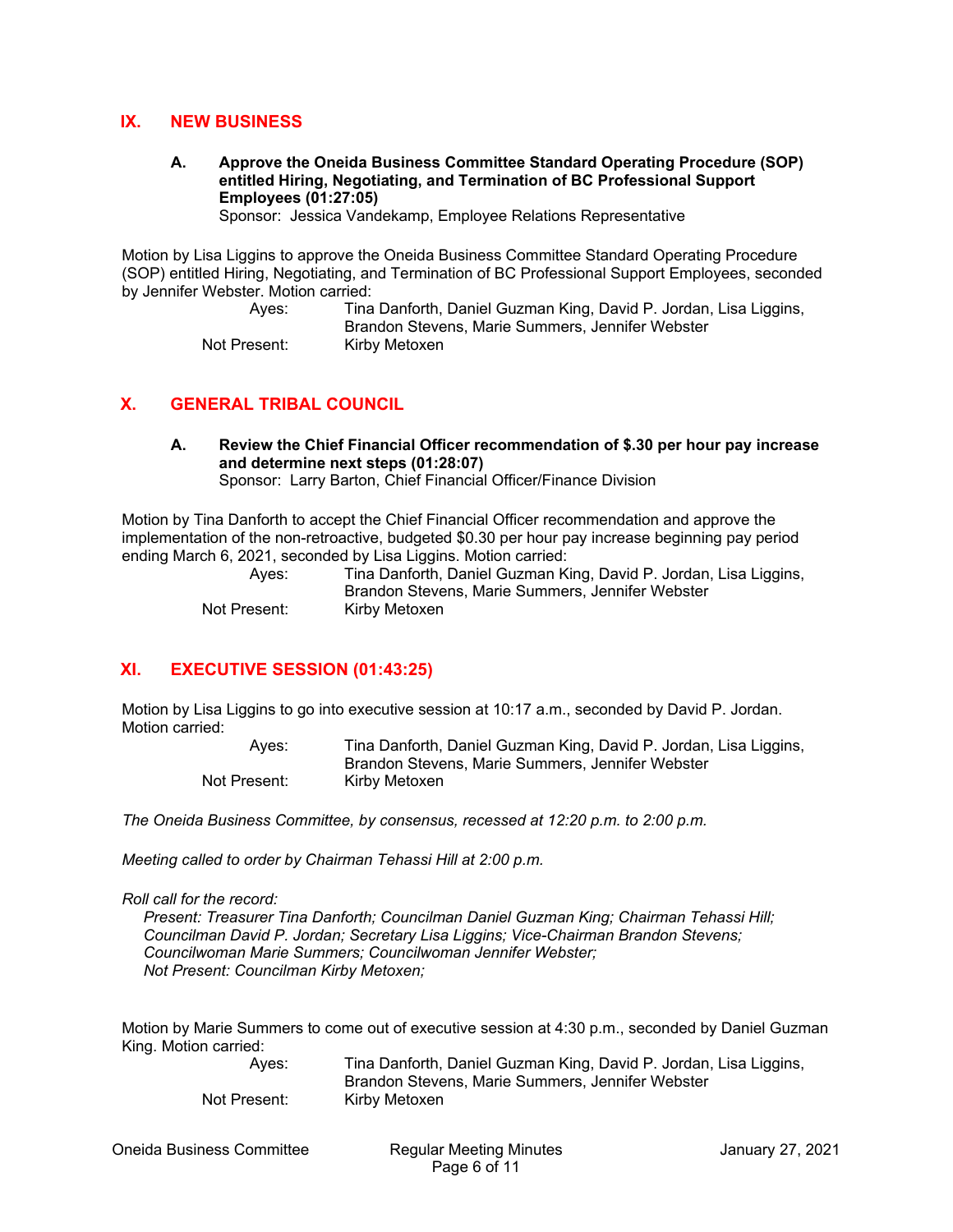#### **A. REPORTS**

#### **1. Accept the Chief Counsel report (01:45:11)**  Sponsor: Jo Anne House, Chief Counsel

Motion by Jennifer Webster to accept the Chief Counsel report, seconded by Lisa Liggins. Motion carried:

 Ayes: Tina Danforth, Daniel Guzman King, David P. Jordan, Lisa Liggins, Brandon Stevens, Marie Summers, Jennifer Webster Not Present: Kirby Metoxen

Motion by Lisa Liggins to approve the Quarles & Brady LLP Oneida Nation/Wisconsin Public Service conflict waiver - file # 2021-0064, seconded by Marie Summers. Motion carried:

| Ayes:        | Tina Danforth, Daniel Guzman King, David P. Jordan, Lisa Liggins, |
|--------------|-------------------------------------------------------------------|
|              | Brandon Stevens, Marie Summers, Jennifer Webster                  |
| Not Present: | Kirby Metoxen                                                     |

#### **2. Accept the General Manager report (01:45:50)**

Sponsor: Debbie Thundercloud, General Manager

Motion by Jennifer Webster to accept the General Manager report, seconded by Brandon Stevens. Motion carried:

| Ayes:        | Tina Danforth, Daniel Guzman King, David P. Jordan, Lisa Liggins, |
|--------------|-------------------------------------------------------------------|
|              | Brandon Stevens, Marie Summers, Jennifer Webster                  |
| Not Present: | Kirby Metoxen                                                     |

Motion by Lisa Liggins to direct the Chief Financial Officer (CFO) to create the appropriate accounting mechanisms and standard operating procedures to manage donations to the Nation by end of the FY-21, 2nd quarter; for the CFO to submit an update to the February 16, 2021, BC work session for discussion; and for a status report on this directive be included as part of the next Chief Financial Officer report, seconded by Jennifer Webster. Motion carried:

> Ayes: Tina Danforth, Daniel Guzman King, David P. Jordan, Lisa Liggins, Brandon Stevens, Marie Summers, Jennifer Webster Not Present: Kirby Metoxen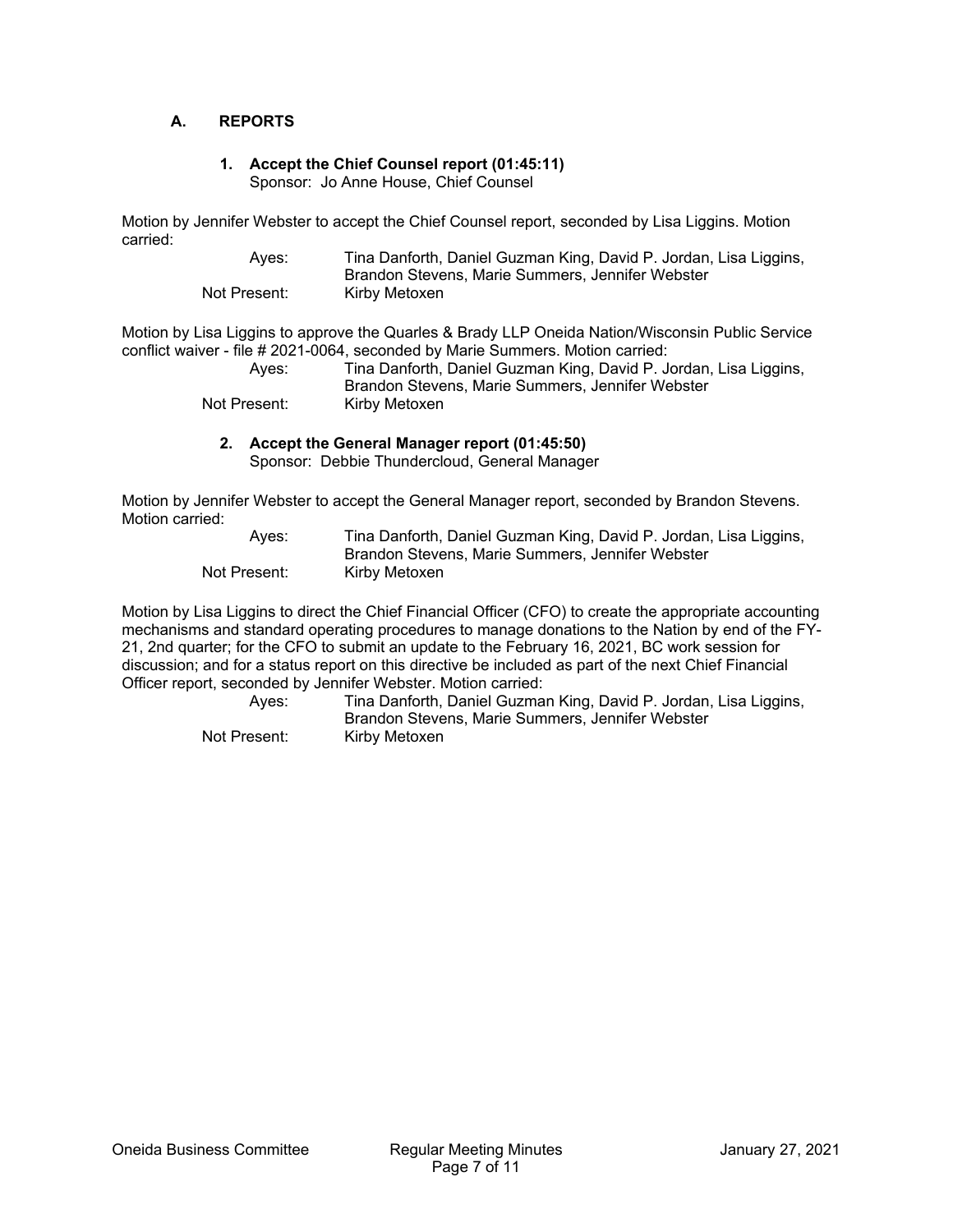**3. Accept the Intergovernmental Affairs, Communications, and Self-Governance January 2021 report (01:46:51)** 

Sponsor: Melinda J. Danforth, Director/Intergovernmental Affairs

Motion by David P. Jordan to accept the Intergovernmental Affairs, Communications, and Self-Governance January 2021 report, seconded by Jennifer Webster. Motion carried:

| Aves:        | Tina Danforth, Daniel Guzman King, David P. Jordan, Lisa Liggins, |
|--------------|-------------------------------------------------------------------|
|              | Brandon Stevens, Marie Summers, Jennifer Webster                  |
| Not Present: | Kirby Metoxen                                                     |

Motion by Jennifer Webster to support the FY2023 Midwest BIA Budget Priorities, seconded by David P. Jordan. Motion carried:

| Aves:        | Tina Danforth, Daniel Guzman King, David P. Jordan, Lisa Liggins, |
|--------------|-------------------------------------------------------------------|
|              | Brandon Stevens, Marie Summers, Jennifer Webster                  |
| Not Present: | Kirby Metoxen                                                     |

Motion by Lisa Liggins to support the appointment of Marie Summers to the Governor's Equity & Inclusion Advisory Council, seconded by David P. Jordan. Motion carried:

| Aves:        | Tina Danforth, Daniel Guzman King, David P. Jordan, Lisa Liggins, |
|--------------|-------------------------------------------------------------------|
|              | Brandon Stevens, Marie Summers, Jennifer Webster                  |
| Not Present: | Kirby Metoxen                                                     |

Motion by Lisa Liggins to reschedule the February 2, 2021, special BC meeting at 3:30 p.m. to February 17, 2021, at 3:30 p.m., seconded by Daniel Guzman King. Motion carried:

| Aves:        | Tina Danforth, Daniel Guzman King, David P. Jordan, Lisa Liggins, |
|--------------|-------------------------------------------------------------------|
|              | Brandon Stevens, Marie Summers, Jennifer Webster                  |
| Not Present: | Kirby Metoxen                                                     |

#### **4. Accept the December 2020 Treasurer's report (01:48:06)**  Sponsor: Tina Danforth, Treasurer

Motion by Jennifer Webster to accept the December 2020 Treasurer's report, seconded by David P. Jordan. Motion carried:

| Aves:        | Tina Danforth, Daniel Guzman King, David P. Jordan, Lisa Liggins, |
|--------------|-------------------------------------------------------------------|
|              | Brandon Stevens, Marie Summers, Jennifer Webster                  |
| Not Present: | Kirby Metoxen                                                     |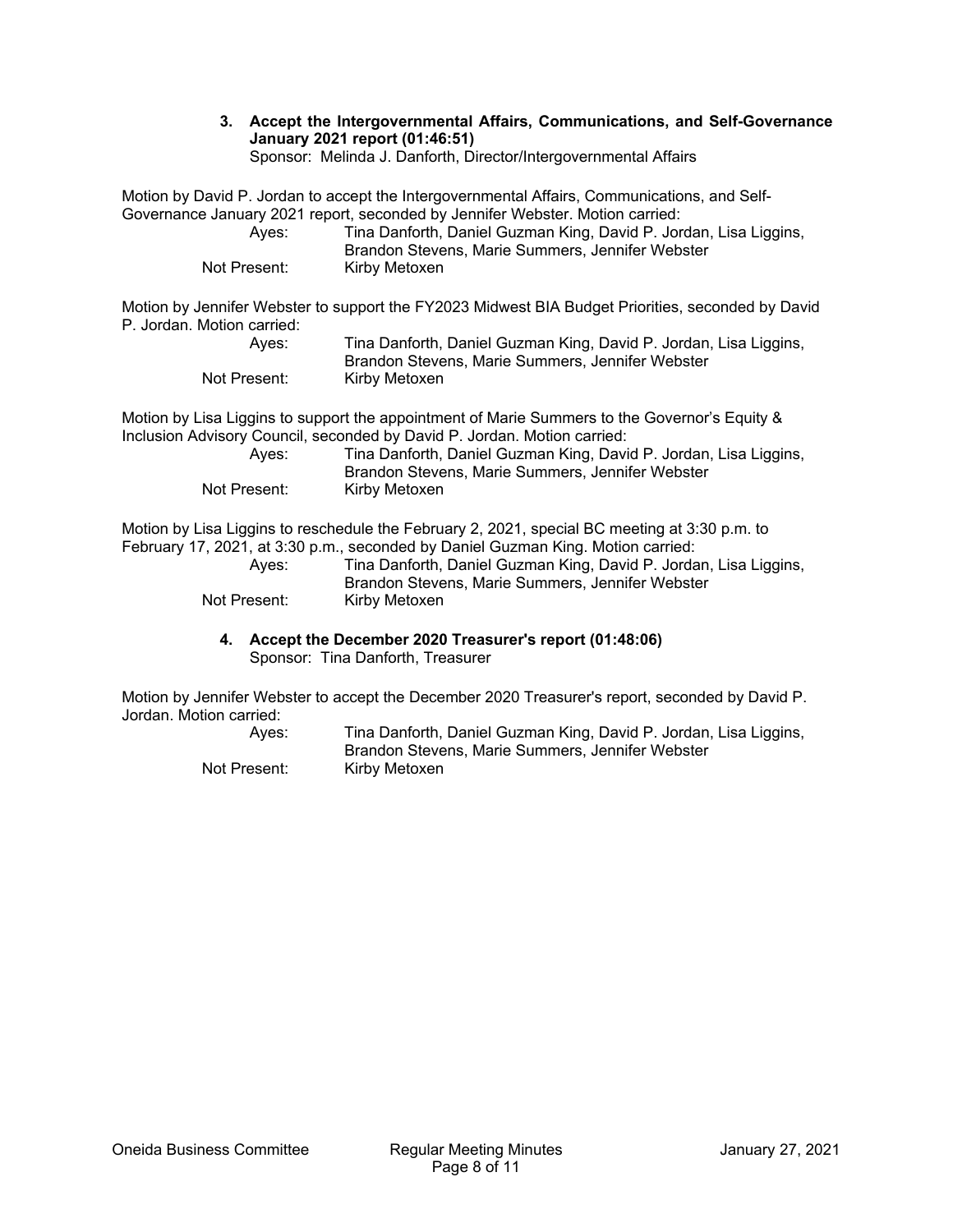#### **B. NEW BUSINESS**

**1. Approve a limited waiver of sovereign immunity – Idemia Identity & Security USA LLC-MorpholDent – file # 2021-0015 (01:48:20)** 

Sponsor: Sandra Reveles, Chairwoman/Oneida Police Commission

Motion by Marie Summers to approve a limited waiver of sovereign immunity – Idemia Identity & Security USA LLC-MorpholDent – file # 2021-0015, seconded by Jennifer Webster. Motion carried:

 Ayes: Tina Danforth, Daniel Guzman King, David P. Jordan, Lisa Liggins, Brandon Stevens, Marie Summers, Jennifer Webster

Not Present: Kirby Metoxen

**2. Approve attorney contract – Oneida Law Office – file # 2021-0029 (01:48:53)**  Sponsor: Jo Anne House, Chief Counsel

Motion by Jennifer Webster to approve attorney contract – Oneida Law Office – file # 2021-0029, seconded by Marie Summers. Motion carried:

| Aves:        | Tina Danforth, Daniel Guzman King, David P. Jordan, Lisa Liggins, |
|--------------|-------------------------------------------------------------------|
|              | Brandon Stevens, Marie Summers, Jennifer Webster                  |
| Not Present: | Kirby Metoxen                                                     |

**3. Review the posting request and determine next steps - Comprehensive Housing (01:49:12)** 

Sponsor: Debbie Thundercloud, General Manager

Motion by Jennifer Webster to accept the Comprehensive Housing posting request as information noting the update request may be processed via e-poll, seconded by Lisa Liggins. Motion carried:

 Ayes: Tina Danforth, Daniel Guzman King, David P. Jordan, Lisa Liggins, Brandon Stevens, Marie Summers, Jennifer Webster

Not Present: Kirby Metoxen

**4. Approve the LPL Financial LLC-Retirement Plan Consulting Program Oneida Nation Enterprise 401(k) Plan agreement – file # 2021-0002 (01:49:38)**  Sponsor: Tina Danforth, Treasurer

Motion by David P. Jordan to approve the limited waiver of sovereign immunity for LPL Financial LLC-Retirement Plan Consulting Program Oneida Nation Enterprise 401(k) Plan agreement – file # 2021- 0002, seconded by Tina Danforth. Motion carried:

 Ayes: Tina Danforth, Daniel Guzman King, David P. Jordan, Lisa Liggins, Brandon Stevens, Marie Summers, Jennifer Webster Not Present: Kirby Metoxen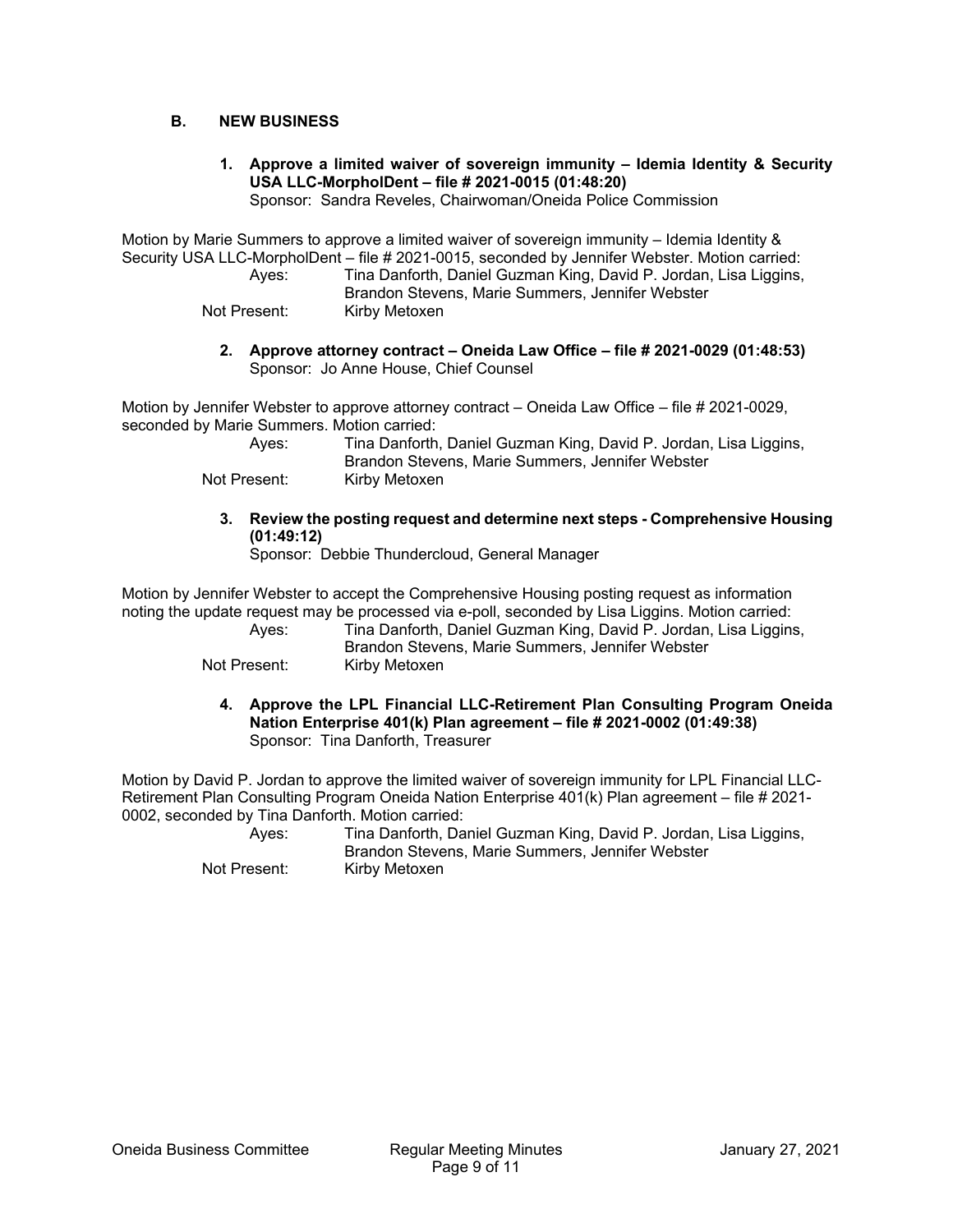**5. Approve the limited waiver of sovereign immunity for LPL Financial LLC-Retirement Plan Consulting Program Oneida Nation Governmental 401 (k) Plan agreement – file # 2021-001 (01:50:08)** 

Sponsor: Tina Danforth, Treasurer

Motion by Jennifer Webster to approve the limited waiver of sovereign immunity for LPL Financial LLC-Retirement Plan Consulting Program Oneida Nation Governmental 401 (k) Plan agreement – file # 2021-001, seconded by David P. Jordan. Motion carried:

 Ayes: Tina Danforth, Daniel Guzman King, David P. Jordan, Lisa Liggins, Brandon Stevens, Marie Summers, Jennifer Webster

Not Present: Kirby Metoxen

- **6. Enter e-poll results into the record regarding the failed resolution entitled Oneida Nation Emergency Response Plan (01:50:36)** 
	- Sponsor: Lisa Liggins, Secretary

Motion by Jennifer Webster to enter the e-poll results into the record regarding the failed resolution entitled Oneida Nation Emergency Response Plan, seconded by Marie Summers. Motion carried:

| Ayes:        | Tina Danforth, Daniel Guzman King, David P. Jordan, Lisa Liggins, |
|--------------|-------------------------------------------------------------------|
|              | Brandon Stevens, Marie Summers, Jennifer Webster                  |
| Not Present: | Kirby Metoxen                                                     |

## **7. Reconsider the resolution entitled Oneida Nation Emergency Response Plan (01:50:58)**

Sponsor: Lisa Liggins, Secretary

Motion by Lisa Liggins to reconsider the resolution entitled Oneida Nation Emergency Response Plan, seconded by David P. Jordan. Motion carried:

| Aves:        | Tina Danforth, Daniel Guzman King, David P. Jordan, Lisa Liggins,<br>Brandon Stevens, Marie Summers, Jennifer Webster |
|--------------|-----------------------------------------------------------------------------------------------------------------------|
| Not Present: | Kirby Metoxen                                                                                                         |

Motion by Jennifer Webster to adopt the resolution 01-27-21-B Oneida Nation Emergency Response Plan, seconded by Marie Summers. Motion carried:

| Aves:        | Tina Danforth, Daniel Guzman King, David P. Jordan, Lisa Liggins,<br>Brandon Stevens, Marie Summers, Jennifer Webster |
|--------------|-----------------------------------------------------------------------------------------------------------------------|
| Not Present: | Kirby Metoxen                                                                                                         |

**8. Accept the January 12, 2021, regular OBC Officers meeting notes (01:51:38)**  Sponsor: Jessica Vandekamp, Employee Relations Representative

Motion by David P. Jordan to accept the January 12, 2021, regular OBC Officers meeting notes, seconded by Marie Summers. Motion carried:

| Aves:        | Tina Danforth, Daniel Guzman King, David P. Jordan, Lisa Liggins,<br>Brandon Stevens, Marie Summers, Jennifer Webster |
|--------------|-----------------------------------------------------------------------------------------------------------------------|
| Not Present: | Kirbv Metoxen                                                                                                         |